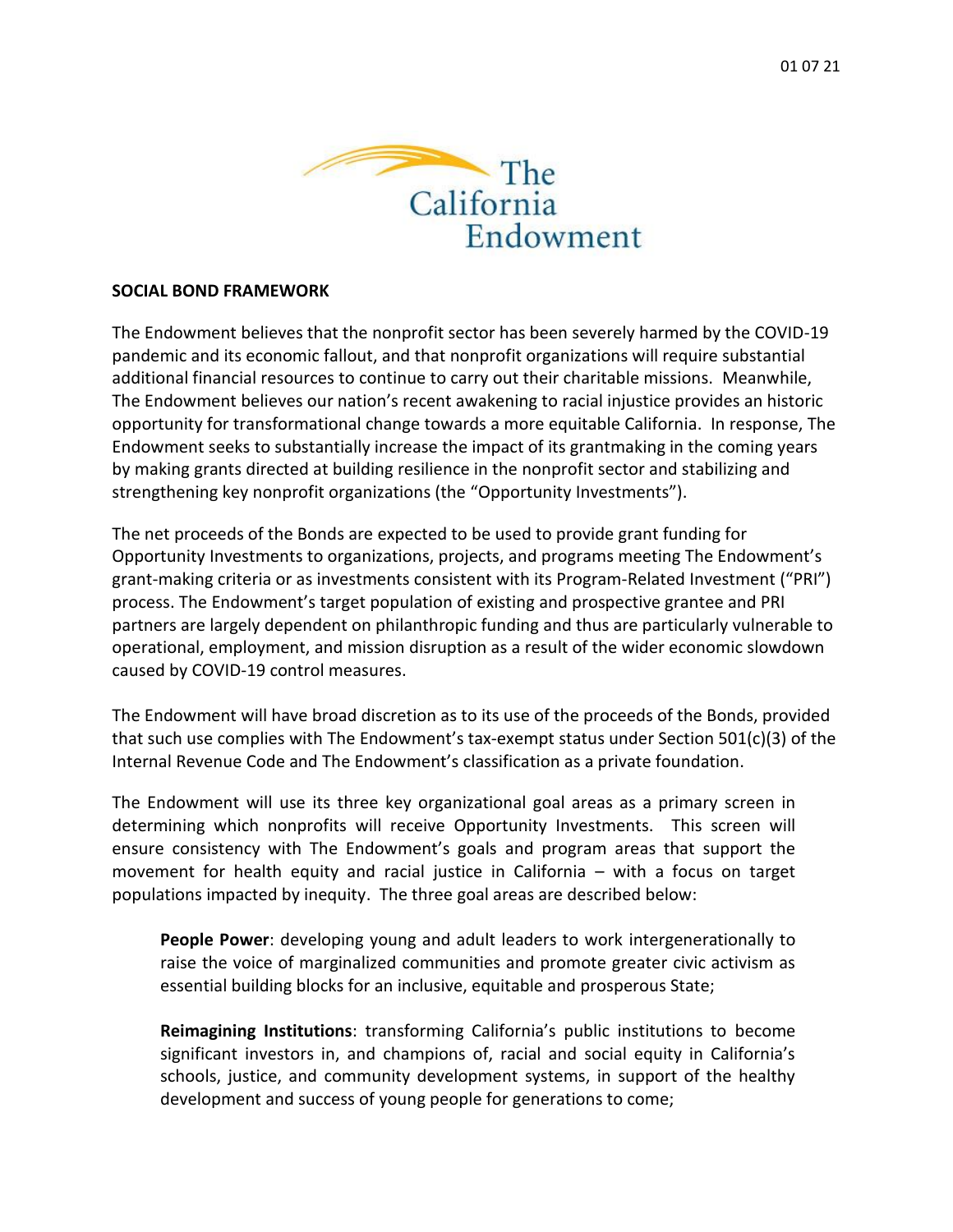**A 21st Century "Health for All System**": ensuring prevention, community wellness and access to quality health care for all Californians.

To better target resources where the need to stabilize and strengthen the infrastructure and capacity of key non- profit organizations is greatest, The Endowment will further focus its Opportunity Investments in 6 priority areas:

- Power Building: Supporting organizational infrastructure to sustain civic engagement and develop intergenerational leaders reflective of marginalized communities
- Health Coverage: Establishing a state-wide grassroots network dedicated to universal health coverage and health systems reform
- Health and wellness: Strengthening public health institutions and community partnerships for health and wellness
- Health Workforce: Building workforce pipelines that will expand and diversify the health workforce across California
- Resilient Communities: Supporting local systems, and infrastructure to respond to the needs of communities most impacted by the health and economic effects of disasters.
- Research and Evaluation: Linking civic leaders with researchers and bringing data, analysis, ideas and action together for learning and impact.

Other than Bond proceeds used to pay for costs related to the issuance of the Bonds, The Endowment expects to allocate 100% of remaining Bond proceeds to Opportunity Investments over the course of 2-3 years. With the use of multi-year grant formats, full distribution of the proceeds may take an additional 1-3 years.

## **Process for Project Evaluation and Selection**

The Endowment's leadership and program teams will be responsible for selecting the Opportunity Investments. Grantees and PRI partners will have undergone a rigorous proposal application process administered by program teams that are subject matter experts in their respective fields.

Opportunity Investment proposal applications evaluate prospective grantees based on a number of criteria including, but not limited to, (i) the issues their organization/project addresses, (ii) geographic focus and/or communities and populations their organization/project intends to support, (iii) long-term goals, (iv) existing revenue sources, (v) potential impact, (vi) prior experience, and (vii) diversity goals and efforts.